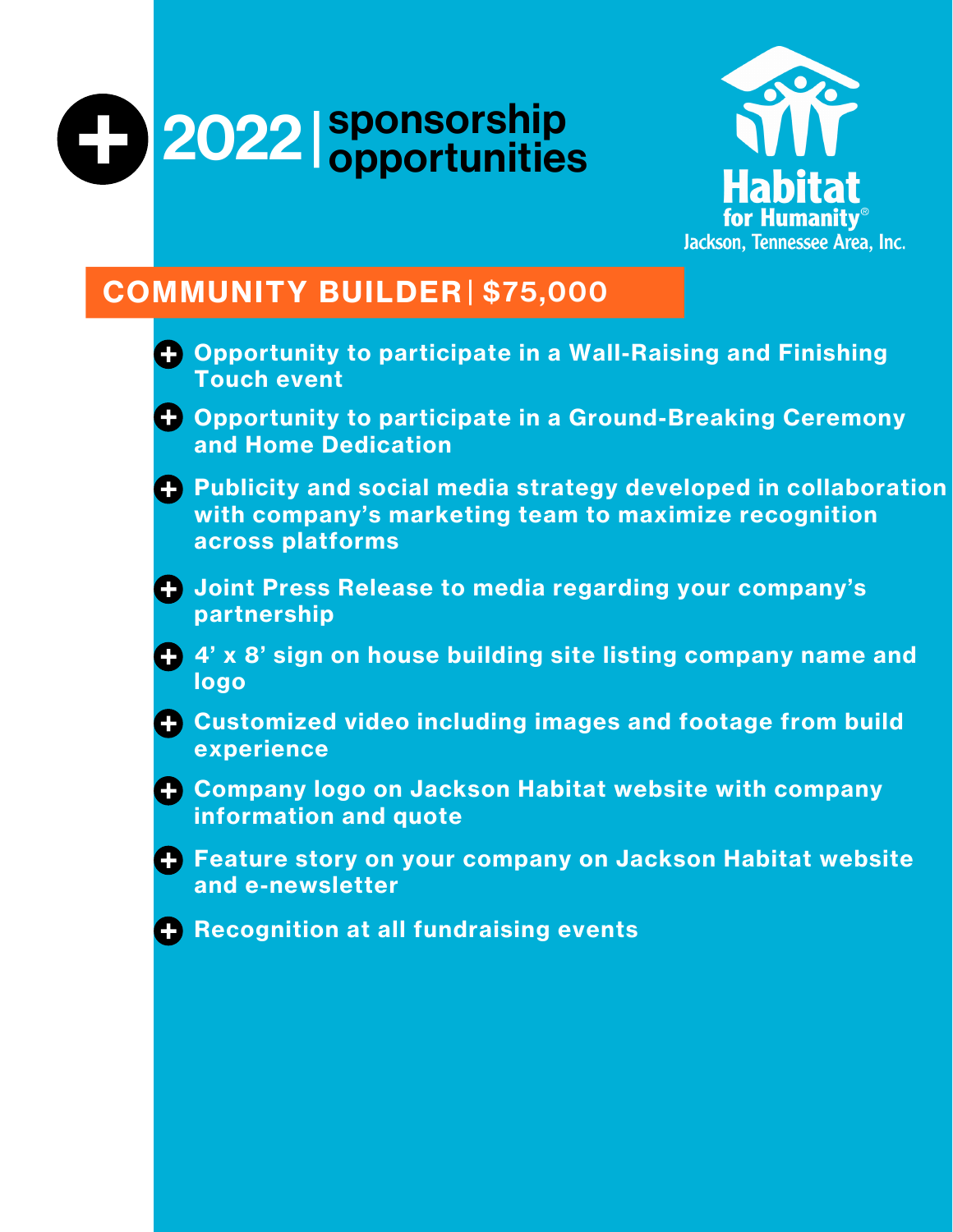



# GOLD SPONSOR | \$50,000

Customizable number of build days and includes additional benefits below:

- Opportunity to participate in a Ground-Breaking Ceremony and Home Dedication
- Publicity and social media strategy developed in collaboration with company's marketing team to maximize recognition across platforms
- 
- Company logo on Jackson Habitat website
	- **+ Feature story on your company Jackson Habitat website and** e-newsletter

# SILVER SPONSOR | \$30,000

Customizable number of build days and includes additional benefits below:

- Opportunity to participate in a Ground-Breaking Ceremony and Home Dedication
- Jackson Habitat Press Release to media regarding your company's partnership
- 
- Company logo on Jackson Habitat website
- Feature story on your company Jackson Habitat e-newsletter